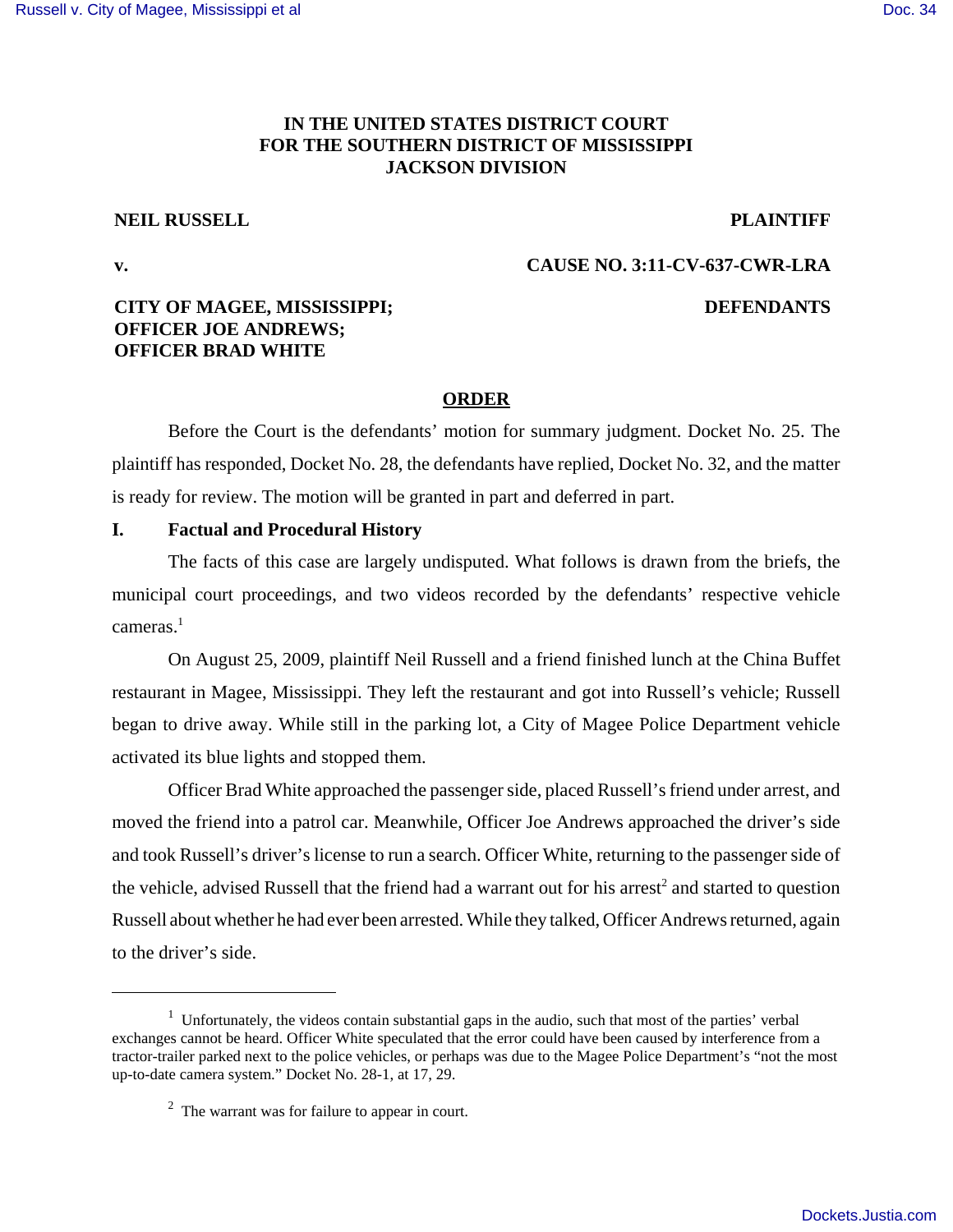Officer White then asked Russell for proof of insurance. Upon learning that his firstproffered insurance card was expired, Russell reached over to open the glove compartment, arguably to search for an updated insurance card.

The glove compartment also contained a handgun. When Russell opened the glove compartment, Officer White saw the handgun and thought Russell was reaching for it. Officer White grabbed Russell's hand and shouted for assistance from Officer Andrews, who pulled Russell out from the vehicle on the driver's side, then stunned him with his taser.<sup>3</sup> Both officers then fired taser probes at Russell, causing him to fall to the ground.

The parties disagree about why Russell was tased. In his complaint, Russell claimed he was still "trying to ascertain what was going on" when Officer Andrews stunned him, said he turned his body in reaction to the stun, and was fired at with taser probes – needlessly, he implies. Docket No. 1, at 3-4. In contrast, the Officers have testified that Russell refused their orders to get on the ground, tried to get Officer Andrews' taser, and was tased because he was physically struggling with them. Docket No. 25-1, at 7 (trial testimony of Officer White); *id.* at 14-15 (trial testimony of Officer Andrews).

Regardless, Russell was arrested and charged with disorderly conduct and resisting arrest. On June 15, 2010, the charges were dismissed at trial in the Municipal Court of Magee.<sup>4</sup>

On October 13, 2011, Russell filed this suit against the City of Magee, Officer Andrews, and Officer White. *Id.* at 1. Russell alleged that the Officers lacked probable cause to detain him after arresting his friend, used excessive force against him, and were not appropriately trained and supervised by the City of Magee, among other theories of liability. *Id.* at 4. Russell's specific causes of action included 42 U.S.C. § 1983 and malicious prosecution. *Id.* at 5-8.

#### **II. Standard of Review**

Summary judgment is appropriate when "the movant shows that there is no genuine dispute as to any material fact and the movant is entitled to judgment as a matter of law." Fed. R. Civ. P. 56(a). A party seeking to avoid summary judgment must identify admissible evidence in the record

 $3$  Evidence reveals a distinction between using a taser to "stun" a person – that is, to provide an "immediate shock" to the body for "compliance" – and using a taser to fire cartridges at a person. *See* Docket No. 28-1, at 13.

<sup>&</sup>lt;sup>4</sup> After the prosecution rested, the court dismissed the charges because the prosecutor failed to have either of the arresting officers identify Russell in the courtroom. Docket No. 25-1, at 19-20.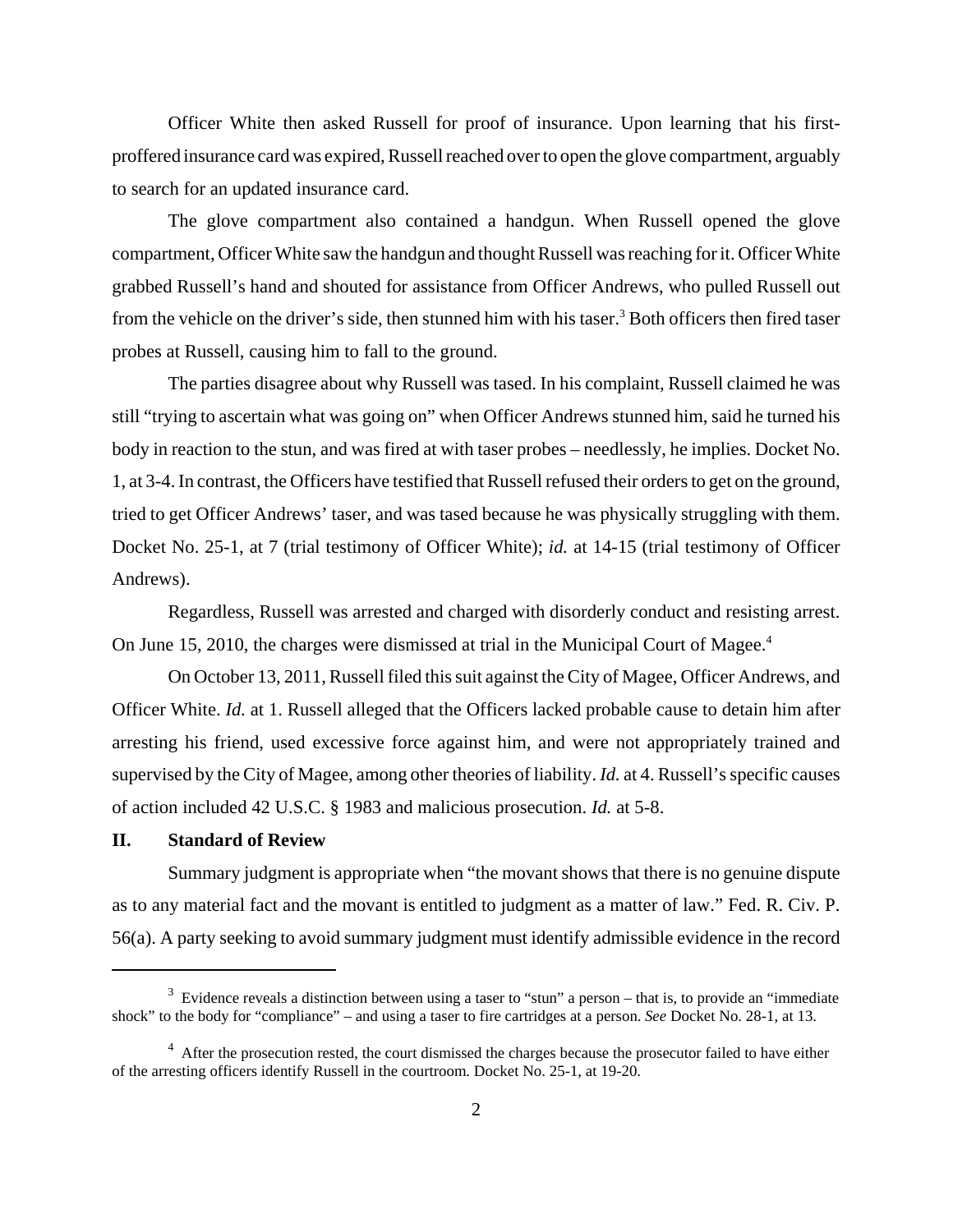showing a fact dispute. *Id.* at 56(c)(1). The Court views the evidence and draws reasonable inferences in the light most favorable to the non-movant. *Maddox v. Townsend and Sons, Inc.*, 639 F.3d 214, 216 (5th Cir. 2011) (citation omitted).

#### **III. Discussion**

Omissions in Russell's briefing indicate that he has abandoned his claims against the City of Magee, his state law claims, and some of his federal theories of relief. What remains is whether Russell has sued the Officers in their individual capacities, and if so whether the Officers are entitled to qualified immunity on Russell's Fourth Amendment claims.

#### **A. Official Versus Individual Capacity**

"[I]f it is not clear from allegations of the complaint whether a defendant has been sued in his official or individual capacity, the court must look to the substance of the claims, the relief sought, and the course of the proceedings to determine in which capacity the defendant is sued." *Senu-Oke v. Jackson State Univ.*, 521 F. Supp. 2d 551, 556 (S.D. Miss. 2007) (citations omitted). In that case, although the complaint was "not particularly illuminating," the court determined that the plaintiff intended to sue the defendants in their individual capacities because the complaint sought monetary relief, which was not available against the defendants in their official capacities since Jackson State University is an arm of the State of Mississippi. *Id.* at 557.

Here, the substance of Russell's complaint did not conclusively show that he brought individual capacity claims. While Russell articulated a classic Fourth Amendment violation fact pattern, he did not explicitly say that the Officers were sued in their individual capacities. Docket No. 1.

The relief sought also did not clearly indicate an individual capacity claim. Unlike in *Senu-Oke*, where money damages could be sought only against individual-capacity defendants, Russell's request for monetary damages does not resolve the issue here because monetary damages were available against the City of Magee. Of potential interest, however, is Russell's prayer for damages against the defendants "jointly and severally." Docket No. 1, at 9. That is suggestive of individual capacity liability because a judgment against the Officers in their official capacities would have merged with the City's own liability, making joint and several liability unnecessary.

As for the course of the proceedings, the defendants certainly anticipated that Russell's claims *could* have been brought against the Officers in their individual capacities, since their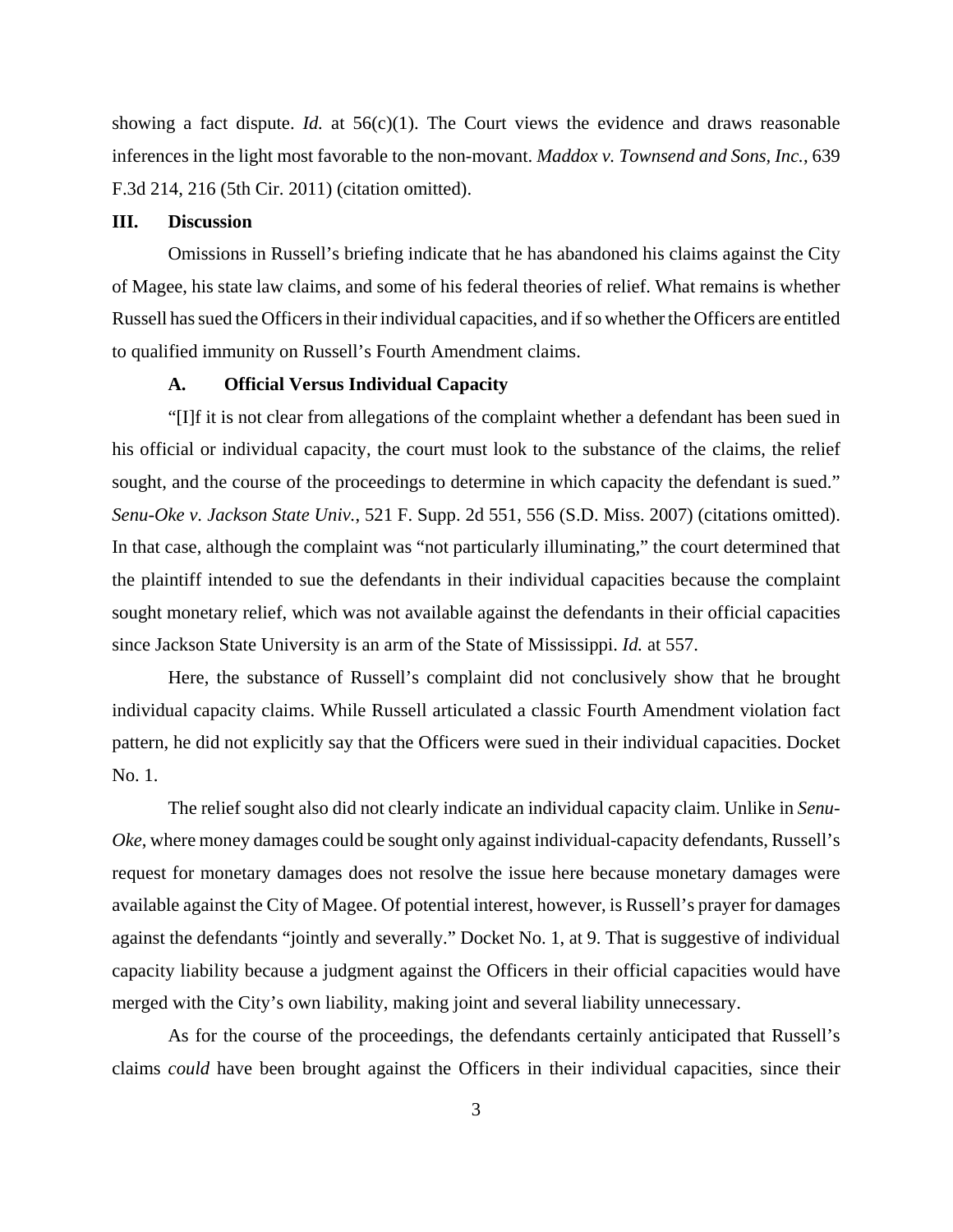artfully-worded answer included the following affirmative defense: "To the extent Plaintiff alleges any claim against Joe Andrews and Brad White in their individual capacities, each is entitled to qualified immunity." Docket No. 3, at 1. The defendants obviously have not been prejudiced by Russell's ambiguous complaint. But the defendants should not be punished for preserving all possible defenses at the earliest stage possible.

The Court will hear argument on this issue, requesting that the parties focus on whether the rest of the proceedings adequately supported that Russell's claims were brought against the Officers in their individual capacities.

#### **B. Qualified Immunity**

"The doctrine of qualified immunity protects government officials from liability for civil damages insofar as their conduct does not violate clearly established statutory or constitutional rights of which a reasonable person would have known." *Pearson v. Callahan*, 555 U.S. 223, 231 (2009) (quotation marks and citation omitted). "This immunity protects all but the plainly incompetent or those who knowingly violate the law, so we do not deny immunity unless existing precedent must have placed the statutory or constitutional question *beyond debate*." *Morgan v. Swanson*, 659 F.3d 359, 371 (5th Cir. 2011) (quotation marks and citations omitted).

At the summary judgment stage, the Court must determine (1) "whether, viewing the summary judgment evidence in the light most favorable to the plaintiff, the defendant violated the plaintiff's constitutional rights," and (2) "whether the defendant's actions were objectively unreasonable in light of clearly established law at the time of the conduct in question." *Freeman v. Gore*, 483 F.3d 404, 410 (5th Cir. 2007) (citations omitted). In determining whether a defendant's actions were objectively unreasonable, the Court considers "the viewpoint of a reasonable official in light of the information then available to the defendant and the law that was clearly established at the time of the defendant's actions." *Id.* at 411.

Russell's Fourth Amendment theories of liability are (1) whether he was unlawfully detained, (2) whether he was subjected to excessive force, and (3) whether he was falsely arrested. There is no doubt that in August 2009, the relevant law in each of these three areas was clearly established. *See, e.g.*, *Deville v. Marcantel*, 567 F.3d 156 (5th Cir. 2009). As a result, the below discussion focuses on whether the Officers' conduct was objectively unreasonable.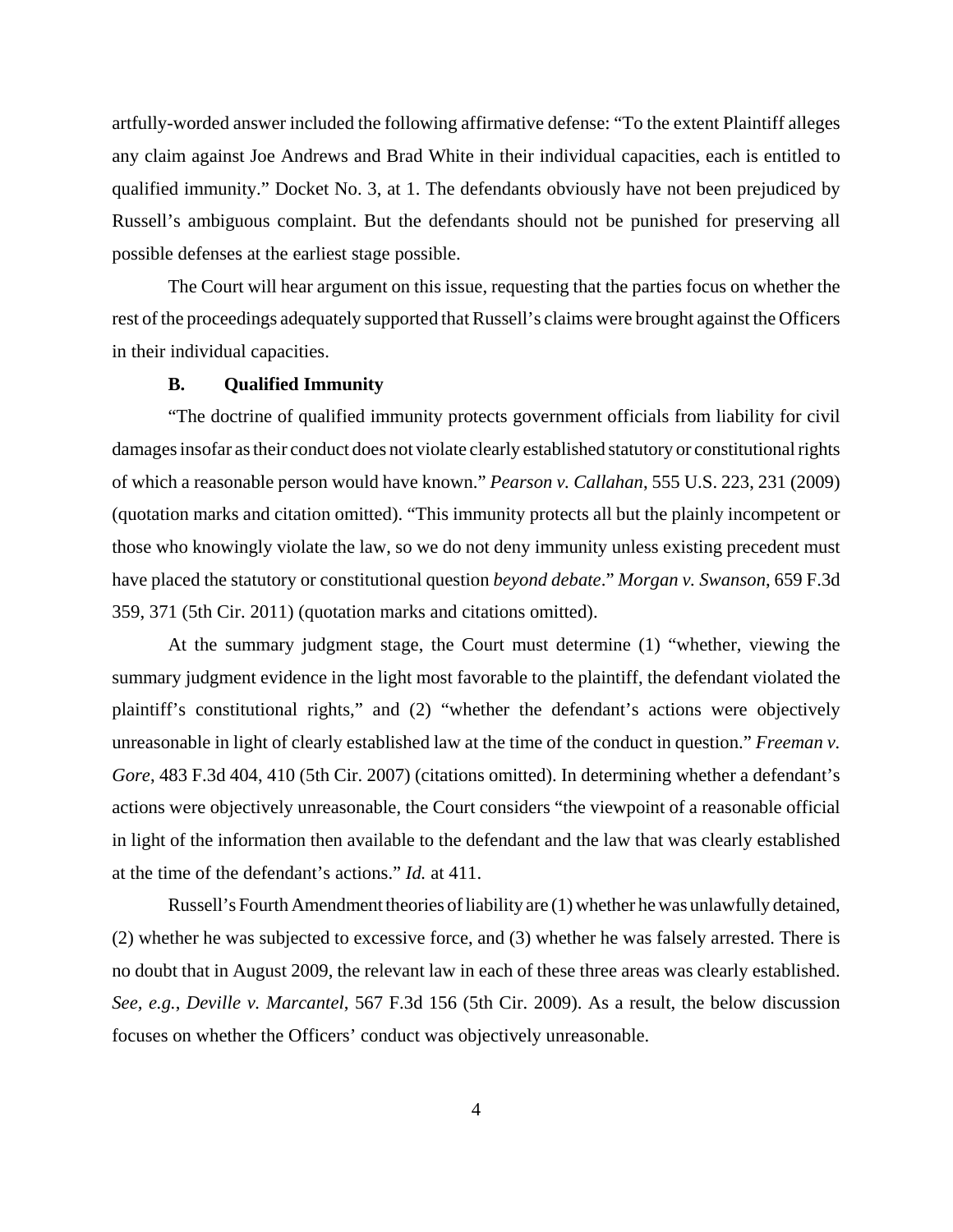#### **1. Unlawful Detention**

Russell claims he was unlawfully seized by the Officers in violation of the Fourth Amendment when they refused to let him leave the parking lot after arresting his passenger. Docket No. 29, at 7-11. The Officers had accomplished their goal, he says, by apprehending his friend and placing the friend in a police vehicle. Russell further contends that the Officers lacked reasonable suspicion or probable cause to detain him, and could not request his insurance card, because he had committed no traffic violation and because the stop was not a "roadblock." *Id.* at 9 (citing Miss. Code § 63-15-4). He addsthat his handgun waslawfully present in his vehicle.*Id.* at 10 (citing Miss. Code § 97-37-1).

The Officers argue that they had a right to question Russell after arresting his friend. Docket No. 26, at 13-14. The cases they cite for that proposition, though, hold that law enforcement officers may lawfully question a driver when the driver is pulled over for a traffic violation. *E.g.*, *United States v. Brigham*, 382 F.3d 500, 504 (5th Cir. 2004) (en banc) (driver pulled over for following too closely); *United States v. Grant*, No. V-05-151, 2007 WL 677636, \*4 (S.D. Tex. Feb. 28, 2007) (driver pulled over for failure to maintain lane).

In this case, it is undisputed that Russell did not commit a traffic violation. Docket No. 28-1, at 7 (testimony of Officer White). At Russell's municipal court trial, for example, Officer White testified that the only reason for the stop was to arrest Russell's passenger. *Id.* Officer White explained that he had questioned Russell "to make sure his insurance was valid and make sure he wasn't wanted." *Id.* at 18. The Officer maintained that he had the authority to ask for the insurance information because Russell "had been detained for the reason of arresting [the passenger]." *Id.* at 19-20. When pressed, Officer White then said Russell was pulled over for "reasonable suspicion," but could not articulate what Russell was suspected of doing. *Id.* at 20.

"Pursuant to *Terry*, the legality of police investigatory stops is tested in two parts. Courts first examine whether the officer's action was justified at its inception, and then inquire whether the officer's subsequent actions were reasonably related in scope to the circumstances that justified the stop." *Brigham*, 382 F.3d at 506 (citation omitted). "This is because a detention must be temporary and last no longer than is necessary to effectuate the purpose of the stop, unless further reasonable suspicion, supported by articulable facts, emerges." *Id.* at 507 (citations omitted). Restated, "a traffic detention may last as long as is reasonably necessary to effectuate the purpose of the stop, including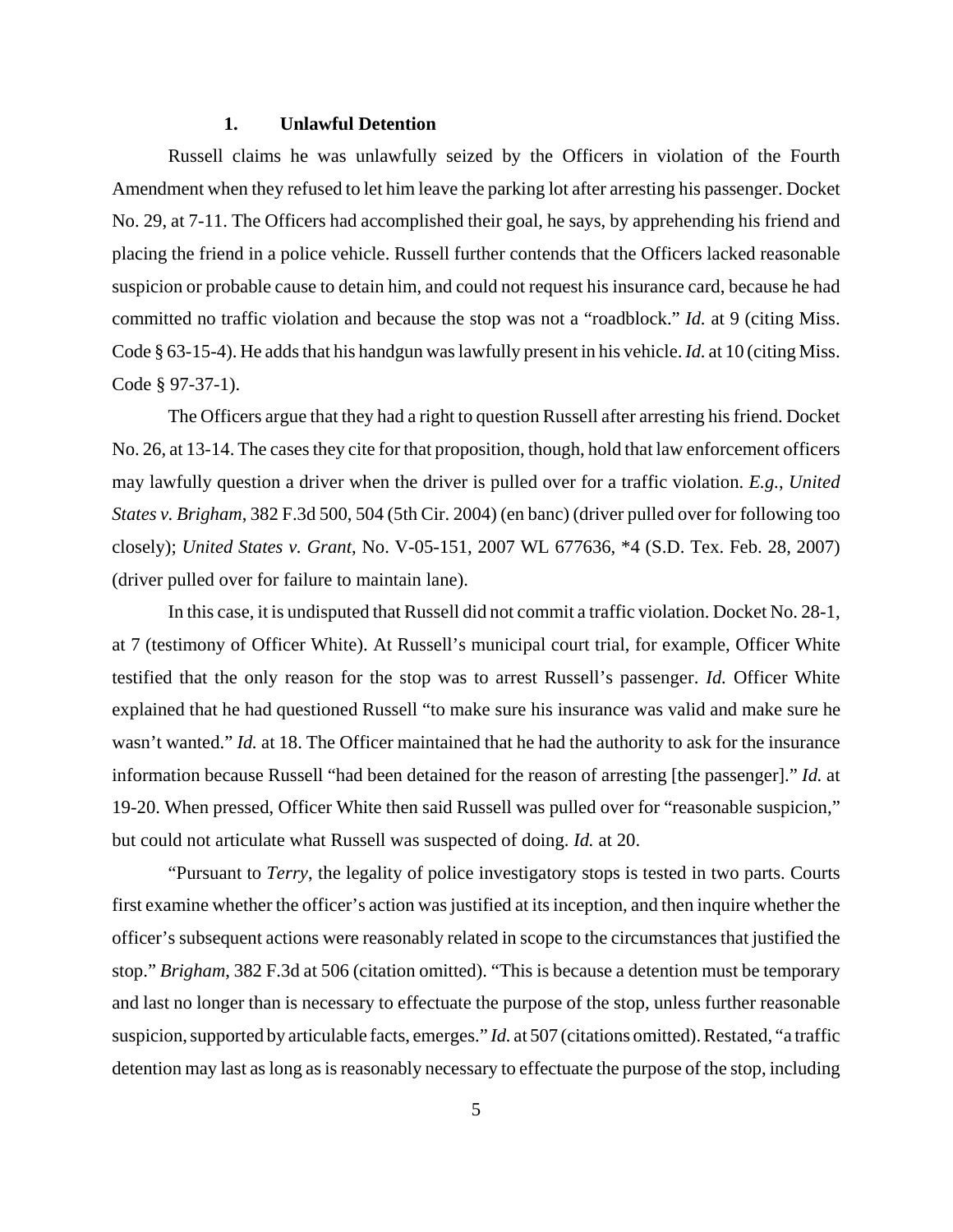the resolution of reasonable suspicion, supported by articulable facts within the officer's professional judgment, that emerges during the stop." *Id.* at 512. "In a garden variety *Terry* stop, the nature of the questioning during a later portion of the detention may indicate that the justification for the original detention no longer supports its continuation." *United States v. Shabazz*, 993 F.2d 431, 436 (5th Cir. 1993).

During this inquiry the Court is to focus on "reasonableness" under all the circumstances, "giving due regard to the experience and training of the law enforcement officers." *Brigham*, 382 F.3d at 507. "Reasonableness requires a balancing of the public interest with an individual's right to be free from arbitrary intrusions by law enforcement." *Id.* (citation omitted).

There is no dispute that the Officers were entitled to stop Russell's vehicle to arrest his passenger. There is a dispute, however, as to whether the Officers' subsequent actions went beyond those reasonably necessary to effectuate the purpose of the stop. The Officers had successfully and safely made their arrest without incident. Having accomplished their mission, it is not clear why they needed to reapproach Russell. The Officers admitted that Russell had broken no laws and committed no traffic violations. Nor was it appropriate to request proof of insurance, since Mississippi law provides that "no driver shall be stopped or detained solely for the purpose of verifying that an insurance card is in the motor vehicle unless the stop is part of such roadblock." Miss. Code § 63-15- 4(3). This was not a roadblock.

The videos show that Officer White was unsatisfied with Russell's answers regarding his arrest history, even though Russell admitted he had been arrested for DUI years ago. Notwithstanding that response, Officer White then directed Officer Andrews to "run a 31," saying, "apparently he [Russell] can't understand what I'm talking about here." Officer Andrews then relayed a radio message to "run a 31 on that."<sup>5</sup>

It is not entirely clear on this record what "run a 31" means,<sup>6</sup> but it is evident that the detention was prolonged because of Officer White's dissatisfaction with Russell's answer. And yet at the underlying criminal trial, Officer White could not articulate any reasonable suspicion justifying prolonging Russell's detention. *See United States v. Ibarra-Sanchez*, 199 F.3d 753, 758

<sup>&</sup>lt;sup>5</sup> This is shown on the second video, which may have been taken from Officer Andrews' vehicle.

 $6$  Officer Andrews' testimony suggests that it was a criminal history search. Docket No. 25-1, at 14.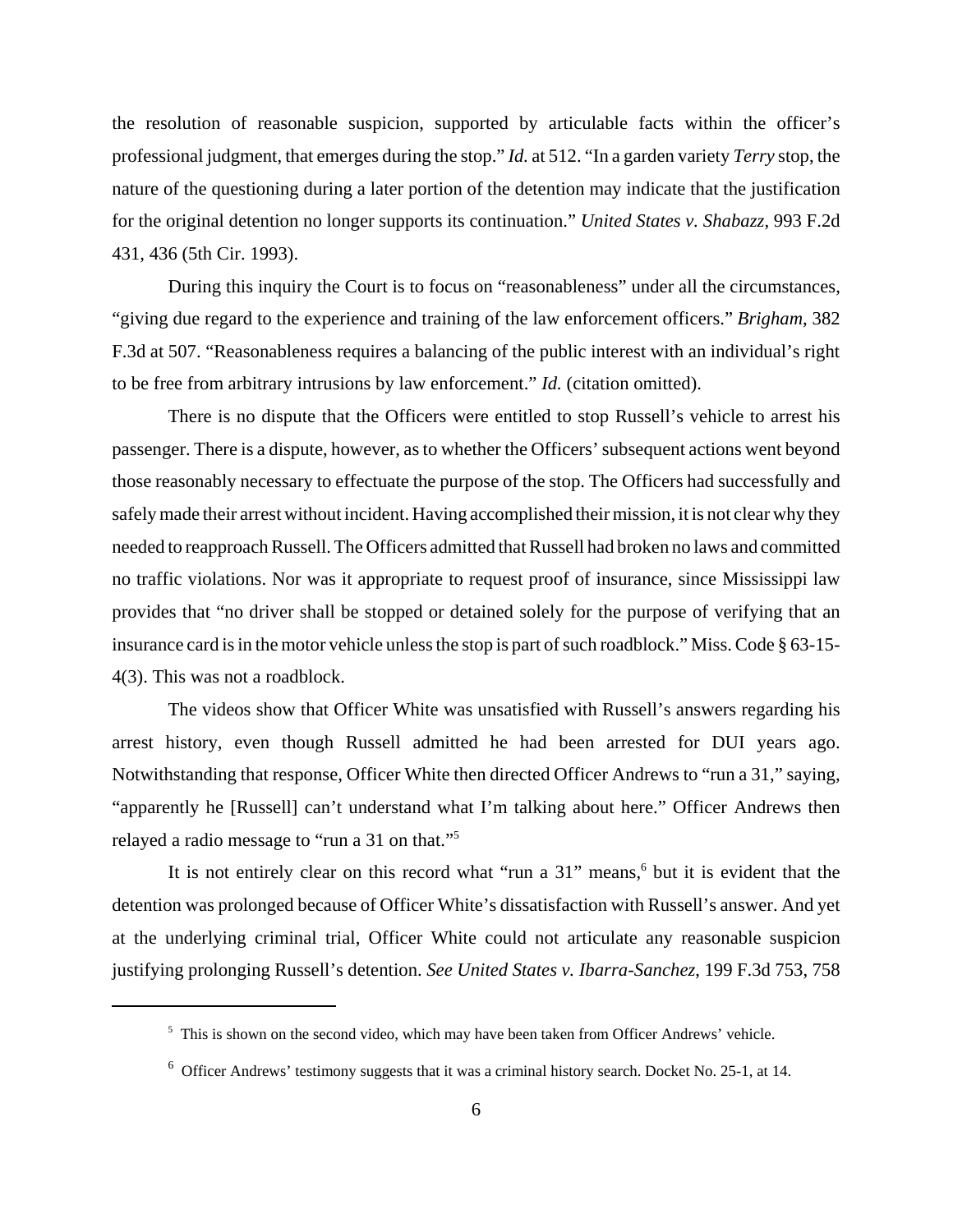(5th Cir. 1999) ("Officers must base their reasonable suspicion on specific and articulable facts, not merely inarticulate hunches of wrongdoing. Moreover, the facts giving rise to reasonable suspicion must be judged against an objective standard."). Officer White's questions to Russell reinforce that there was no articulable reason to detain Russell after his passenger had been arrested, and may instead suggest that the Officers were looking for a reason to arrest Russell. *E.g.*, *United States v. Valadez*, 267 F.3d 395, 398 (5th Cir. 2001) ("there is simply no evidence to support a claim of reasonable suspicion beyond that which led to the initial stop. Further detention was not lawful after the point at which the purposes of the stop was resolved"). That will depend on how the evidence at trial falls out.

Under all these circumstances, the Court cannot conclude that the detention of Russell was objectively reasonable or unreasonable. Summary judgment will therefore be denied on this claim, if and only if Russell is determined to have brought individual capacity claims against the Officers.

#### **2. Excessive Force**

It is "well settled that if a law enforcement officer uses excessive force in the course of making an arrest, the Fourth Amendment guarantee against unreasonable seizure is implicated." *Hunter v. Town of Edwards*, 871 F. Supp. 2d 558, 564 (S.D. Miss. 2012) (quotation marks and citation omitted). "In order to succeed on a § 1983 claim that the defendants violated his Fourth Amendment right against excessive force, a plaintiff must show that he was seized and that he suffered (1) an injury that (2) resulted directly and only from the use of force that was excessive to the need and that (3) the force used was objectively unreasonable." *Ballard v. Burton*, 444 F.3d 391, 402 (5th Cir. 2006) (quotation marks and citations omitted). Here, because the parties' briefing suggests no dispute as to element one, the Court focuses on the second and third elements of the excessive force standard.

"To gauge the objective reasonableness of the force, we must balance the amount of force used against the need for force." *Carnaby v. City of Houston*, 636 F.3d 183, 187-88 (5th Cir. 2011) (quotation marks and citation omitted). "The reasonableness of a particular use of force must be judged from the perspective of a reasonable officer on the scene, rather than with the 20/20 vision of hindsight." *Ballard*, 444 F.3d at 402 (quotation marks and citation omitted). "The test for 'reasonableness' on a Fourth Amendment excessive force claim requires careful attention to the facts and circumstances of each particular case, including the severity of the crime at issue, whether the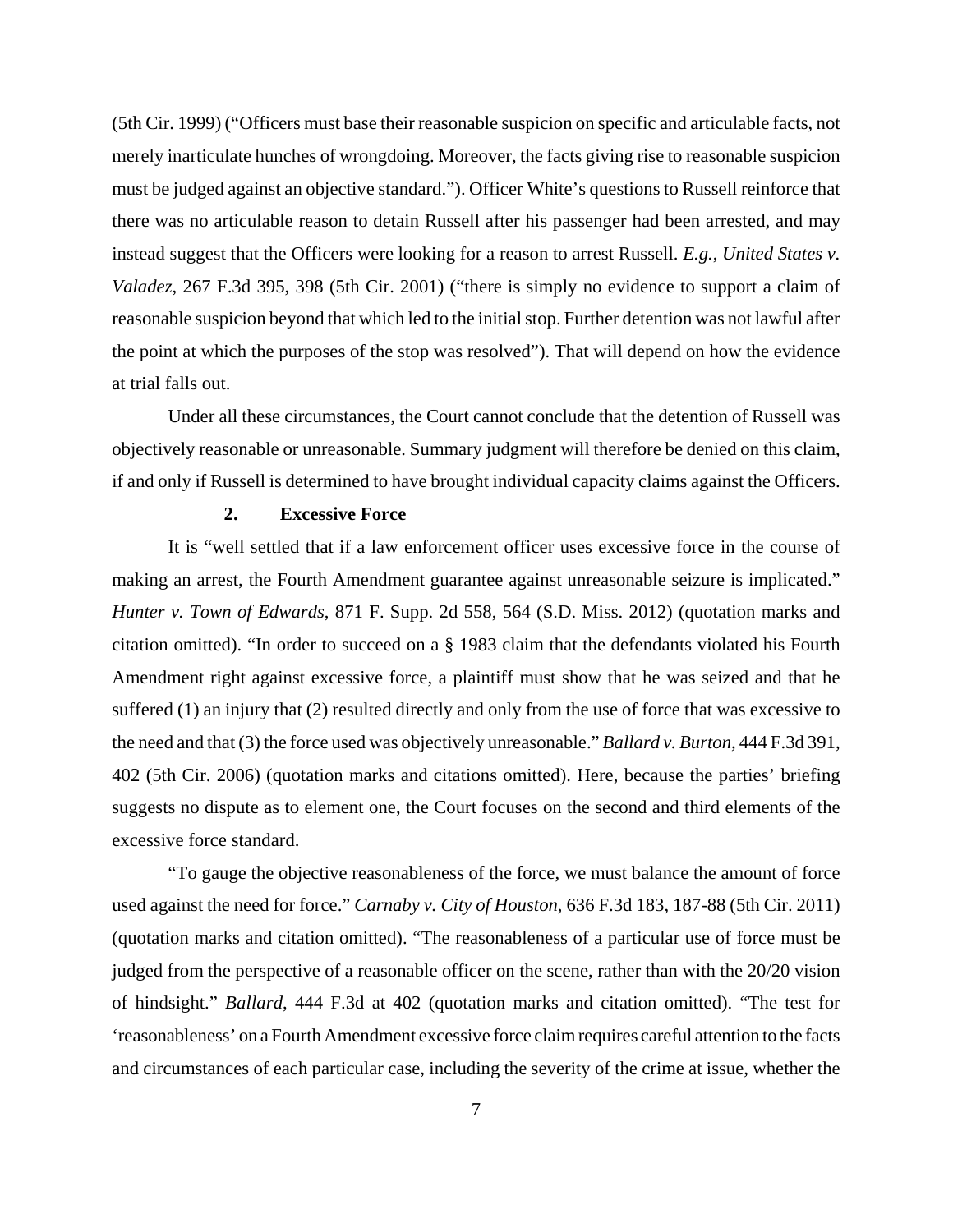subject poses an immediate threat to the safety of the officers or others, and whether he is actively resisting arrest or attempting to evade arrest by flight." *Hunter*, 871 F. Supp. 2d at 564 (quotation marks and citation omitted). Whether the force used was objectively reasonable is a question of law for the Court to resolve. *Carnaby*, 636 F.3d at 188; *see Kinney v. Weaver*, 367 F.3d 337, 346 (5th Cir. 2004) (en banc).

The Court has reviewed the videotapes of the stop in accordance with the Supreme Court's admonition to "view[] the facts in the light depicted by the videotape." *Scott v. Harris*, 550 U.S. 372, 381 (2007); *see Carnaby*, 636 F.3d at 187 ("we assign greater weight, even at the summary judgment stage, to the facts evident from video recordings taken at the scene").

The videos show that the Officers used force in approximately three stages. The first was when Officer White pushed and Officer Andrews pulled Russell out of his vehicle, in response to his perceived attempt to reach for a handgun in the glove compartment. The second stage was when Officer Andrews used his taser to stun Russell in the small of Russell's back. The third and final stage was when the Officers each fired taser cartridges, or probes, at Russell, causing him to fall to the ground.

Considering the first stage, the Officers' use of force to distance Russell from his handgun is entitled to qualified immunity. We will never know whether Russell intentionally reached for his firearm or instead merely failed to disclose that a firearm was in a compartment he was about to open, which may have prevented this situation from developing at all.<sup>7</sup> It does not matter. The Officers' pushing and pulling of Russell to get him out of his vehicle was neither excessive nor objectively unreasonable.

Regarding the second stage, the videos cast doubt on the propriety of Officer Andrews' use of a taser to stun Russell upon his removal from the vehicle. The videos show Russell standing next to his truck bed, so it is true that Russell was not on the ground, contrary to the Officers'<sup>8</sup> commands

 $^7$  According to one of the videos, when Russell is being pushed/pulled out of his vehicle, he says, "hell, I didn't even know . . . ." The excited utterance may suggest that he did not knowingly reach for his firearm. But whether Russell knew there was a gun in his glove compartment is not material to whether the Officers' were entitled to use reasonable force to separate him from that weapon, for their own safety. They were.

<sup>&</sup>lt;sup>8</sup> There is a dispute in the papers about whether one or both Officers made the specific command. Although the videos are not conclusive, it appears that only Officer White, who was farthest away from Russell, shouts to Russell to get on the ground. Officer Andrews, who was standing immediately next to Russell, does not appear to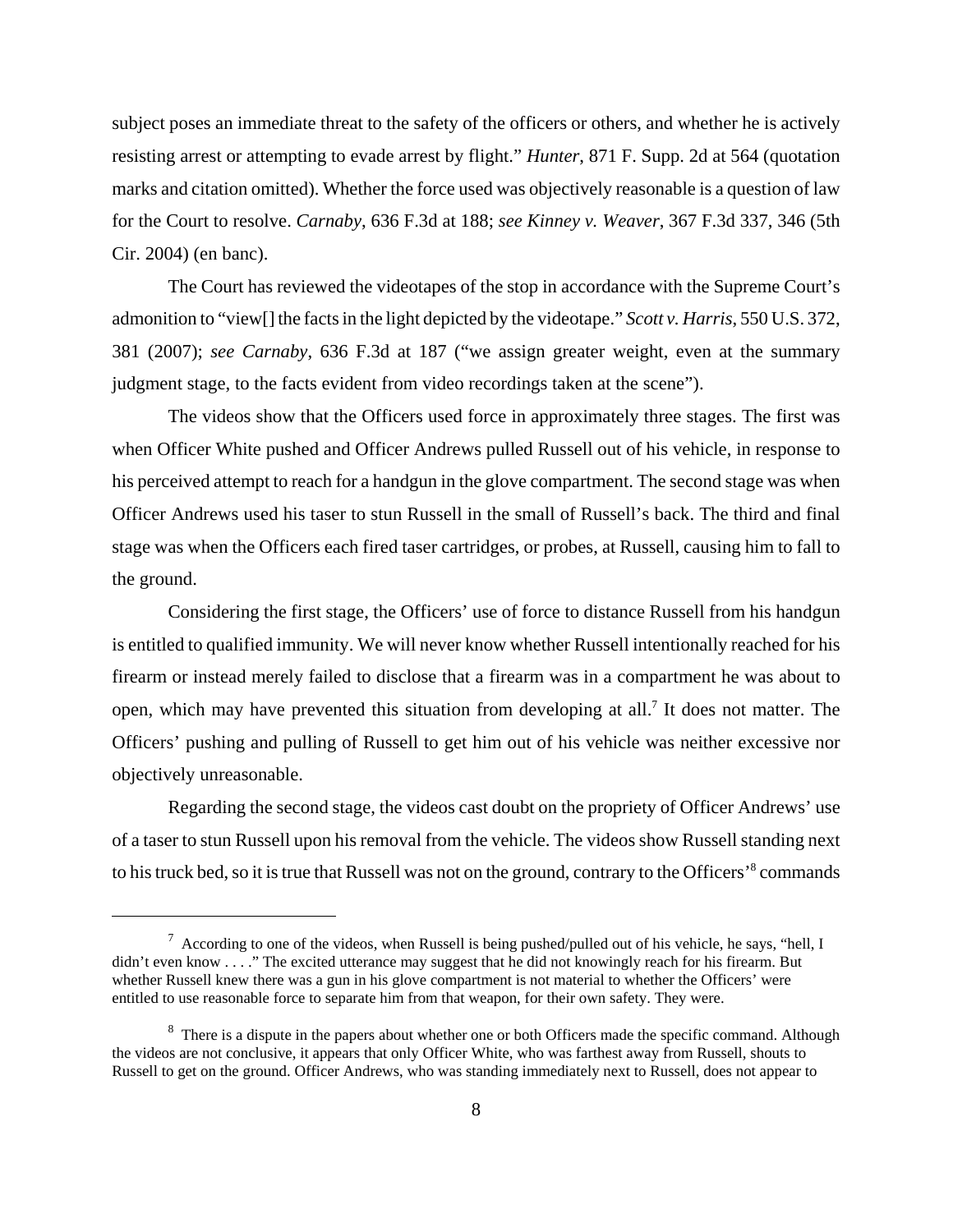to "get on the ground." And it is well-established that "Officers may consider a suspect's refusal to comply with instructions during a traffic stop in assessing whether physical force is needed to effectuate the suspect's compliance." *Deville*, 567 F.3d at 167 (citations omitted).

On the other hand, it also is relevant that when Russell was tased, the videotape shows he was standing still, with his back toward Officer Andrews in a non-aggressive posture, and *with his arms behind his back in anticipation of handcuffs being placed on his wrists*. That pose suggests compliance, not ongoing danger or willful disobeyance of an Officer's command. But he was tased in the small of his back while in that pose. As a result, there may be a fact dispute about whether, given the nature of Russell's resistance, and viewing "the facts in the light most favorable to plaintiffs, a jury could reasonably find that the degree of force the officers used in this case was not justifiable under the circumstances," specifically because the Officer failed to "assess not only the need for force, but also the relationship between the need and the amount of force used," as required by the Fourth Amendment. *Id.* at 167-68 (quotation marks and citations omitted). It is appropriate to take oral argument on whether this incident is sufficient to overcome qualified immunity.

To round out the record, however, the Court will press on and summarize "stage three" of the Officers' use of force. It continues from the point where Russell is standing in a "cuff me" position.

It is evident that Russell was not looking at the taser and may not have been aware that an electric shock was coming. Upon being stunned he reacted instinctively, turned his body, and moved his arms out from behind his back.

The Officers quickly moved to either side of Russell. Officer Andrews pulled Russell's left arm while Officer White grabbed Russell's neck in an attempt to bring him to the ground. The problem is that the Officers pulled Russell in opposite directions and canceled out each other's efforts; Russell remained standing. Then, after a momentary entanglement of limbs, all three separated. In a moment of audio, someone is heard asking "why are you . . . ." The Officers drew their tasers against Russell, who backed up several steps and leaned backward toward his truck bed. The Officers then fired taser cartridges at Russell, who fell to the ground.

The Court will also hear argument on how this use of force influences the qualified immunity

have made a similar command.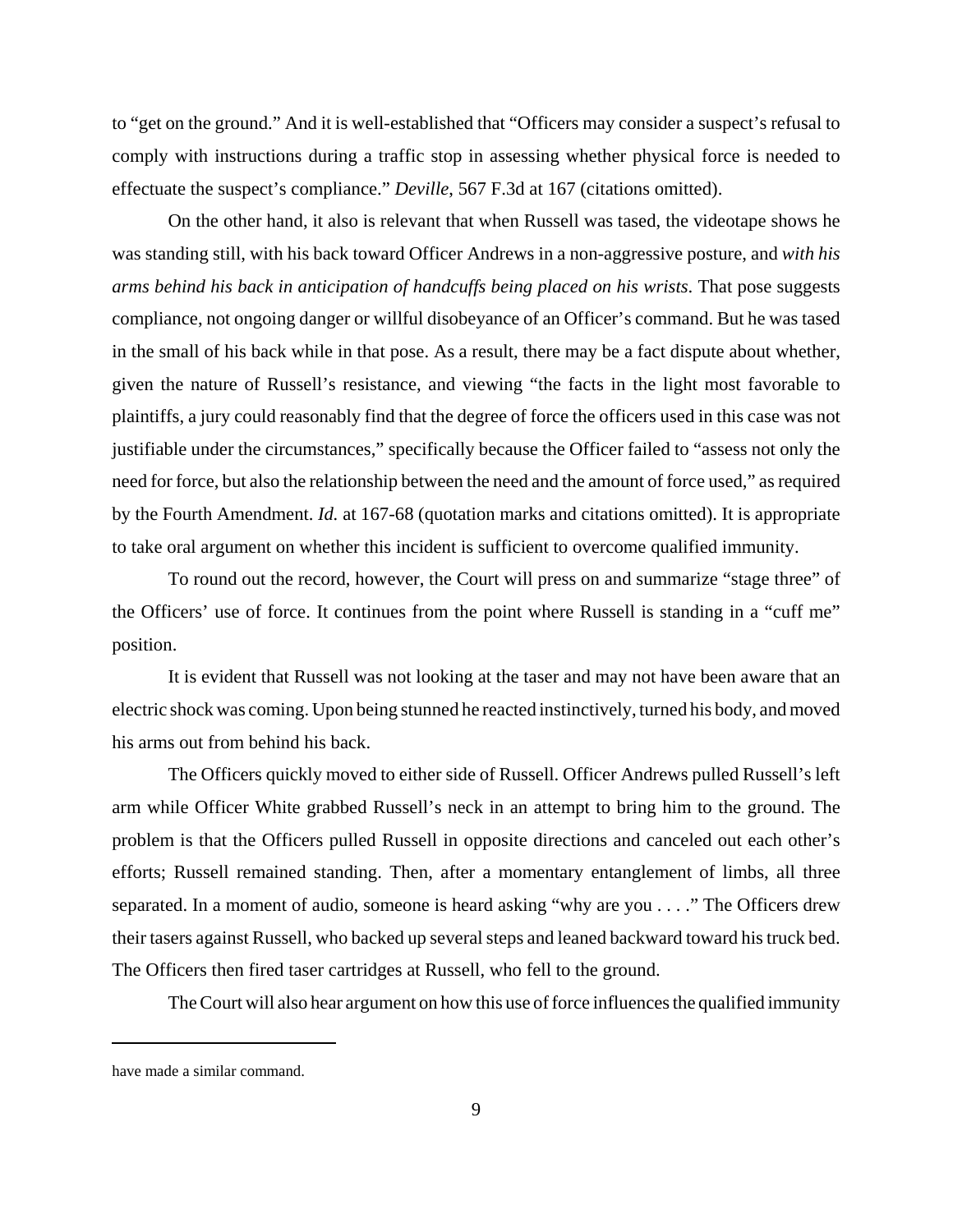analysis.

#### **3. False Arrest**

Finally, Russell argues, albeit in a rather summary fashion, that his arrest for disturbing the peace and resisting arrest violated the Fourth Amendment because the Officers lacked probable cause. Docket No. 29, at 12.

"In order to prevail in a § 1983 claim for false arrest, a plaintiff must show that he was arrested without probable cause in violation of the Fourth Amendment." *Parm v. Shumate*, 513 F.3d 135, 142 (5th Cir. 2007) (citation omitted). "Probable cause exists when the totality of the facts and circumstances within a police officer's knowledge at the moment of arrest are sufficient for a reasonable person to conclude that the suspect had committed or was committing an offense." *Haggerty v. Tex. S. Univ.*, 391 F.3d 653, 655-56 (5th Cir. 2004) (quotation marks and citation omitted). "If there was probable cause for any of the charges made . . . then the arrest was supported by probable cause, and the claim for false arrest fails." *Deville*, 567 F.3d at 164 (quotation marks, citation, and emphasis omitted).

When the defense of qualified immunity is asserted in a false arrest case, "the plaintiff must" show that the officers could not have reasonably believed that they had probable cause to arrest the plaintiff for any crime." *Good v. Curtis*, 601 F.3d 393, 401 (5th Cir. 2010) (citations omitted). "[L]aw enforcement officials who reasonably but mistakenly conclude that probable cause is present are entitled to [qualified] immunity." *Club Retro, L.L.C. v. Hilton*, 568 F.3d 181, 206 (5th Cir. 2009) (quotation marks and citation omitted).

Mississippi law provides that a person has committed a misdemeanor when he, "under such circumstances as may lead to a breach of the peace, or which may cause or occasion a breach of the peace, fails or refuses to promptly comply with or obey a request, command, or order of a law enforcement officer." Miss. Code § 97-35-7(1).

Given this definition, and considering the videos, the Officers likely reasonably believed they had probable cause to arrest Russell for breaching the peace by disobeying their commands. Although the Court is inclined to grant the Officers qualified immunity on this claim, it is prudent to wait for the hearing, in the event that part of the video or additional argument persuasively shows facts sufficient to overcome qualified immunity on this theory of recovery.